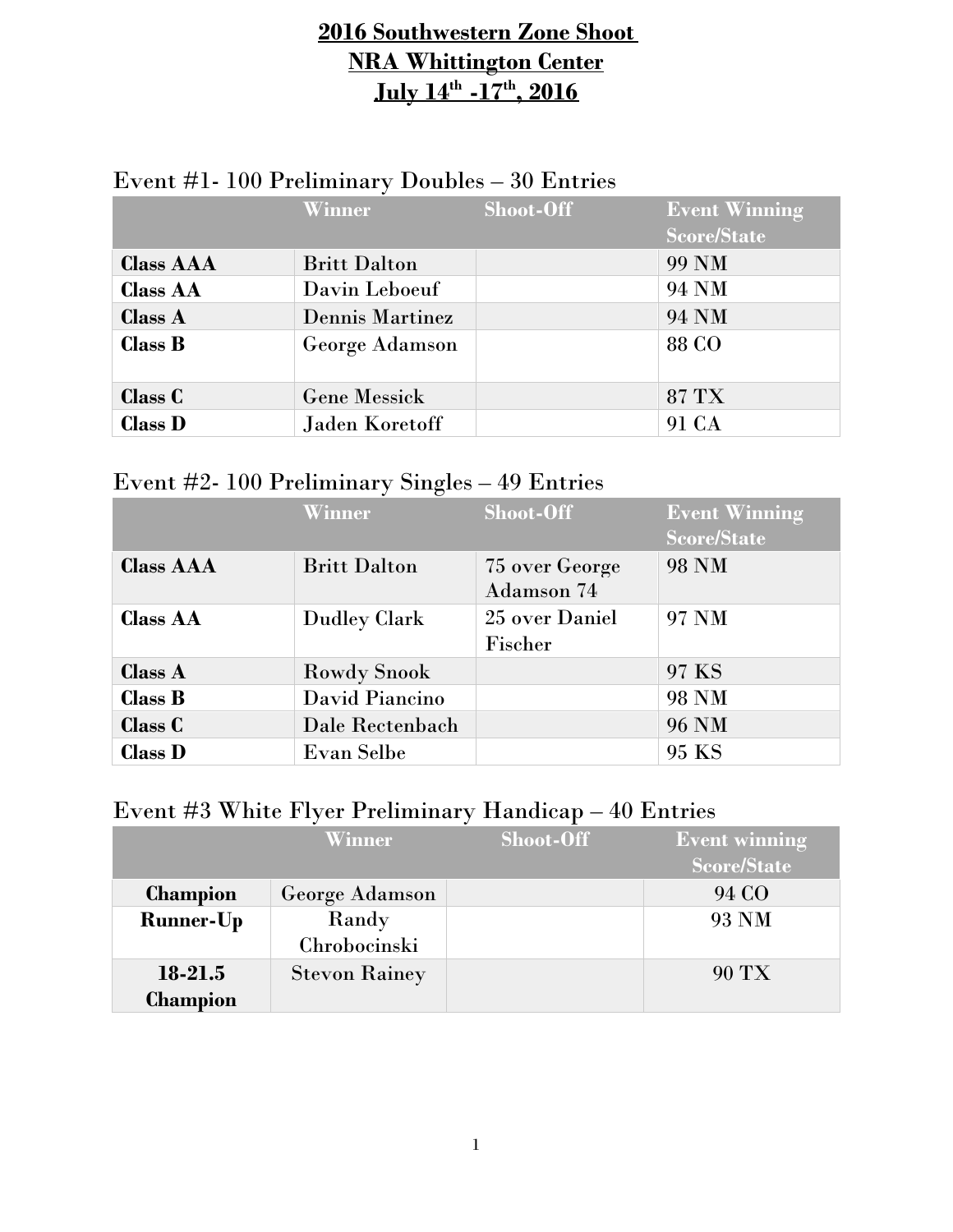| 18-21.5<br><b>Runner-Up</b> | <b>Randy Barone</b>    |                               | <b>88 NM</b> |
|-----------------------------|------------------------|-------------------------------|--------------|
| 22-24.5                     | <b>Gene Messick</b>    |                               | <b>83 TX</b> |
| Champion                    |                        |                               |              |
| 22.24.5                     | Jerry Wright           | 21 over David                 | <b>82 NM</b> |
| <b>Runner-Up</b>            |                        | Piancino                      |              |
| 25-27                       | <b>Britt Dalton</b>    |                               | <b>90 NM</b> |
| <b>Champion</b>             |                        |                               |              |
| 25-27 Runner-               | <b>Shawn Massey</b>    |                               | <b>88 KS</b> |
| $\mathbf{U}\mathbf{p}$      |                        |                               |              |
| Lady II Champ               | <b>Ginny Warren</b>    |                               | 81 TX        |
| <b>Sub Jr Champ</b>         | Evan Selbe             |                               | 87 KS        |
| <b>Sub Jr Runner-</b>       | Zachary                |                               | <b>81 NM</b> |
| Up                          | Piancino               |                               |              |
| <b>Junior Champ</b>         | <b>Rowdy Snook</b>     |                               | 91 KS        |
| <b>Junior Runner-</b>       | <b>Jaden Koretoff</b>  |                               | <b>90 CA</b> |
| Up                          |                        |                               |              |
| <b>Jr Gold Champ</b>        | <b>Caleb Fischer</b>   |                               | 93 KS        |
| <b>Sub Vet Champ</b>        | Shannon                |                               | 92 NM        |
|                             | Johnson                |                               |              |
| <b>Sub Vet</b>              | <b>Jimmy Kennedy</b>   |                               | 91 NM        |
| <b>Runner-Up</b>            |                        |                               |              |
| <b>Vet Champ</b>            | <b>George Cook</b>     | 23 over Dennis<br>Martinez 22 | 87 UT        |
| <b>Vet Runner-Up</b>        | <b>Dennis Martinez</b> |                               | 87 UT        |
| <b>Sr. Vet Champ</b>        | <b>Richard Rieder</b>  |                               | <b>90 NM</b> |
| Sr. Vet                     | <b>James Powers</b>    |                               | <b>89 NM</b> |
| <b>Runner-Up</b>            |                        |                               |              |

# Event #4 Southwestern Zone Class Singles – 92 Entries

|              | Winner              | Shoot-Off                      | <b>Event Winning</b> |
|--------------|---------------------|--------------------------------|----------------------|
|              |                     |                                | Score/State          |
| <b>Class</b> | <b>Britt Dalton</b> | 25 over Randy Chrobocinski 24, | $100$ NM             |
| <b>AAA</b>   |                     | Davin Leboeuf 24               |                      |
| <b>Class</b> | Kenneth             |                                | 98 CO                |
| AA           | Seidel              |                                |                      |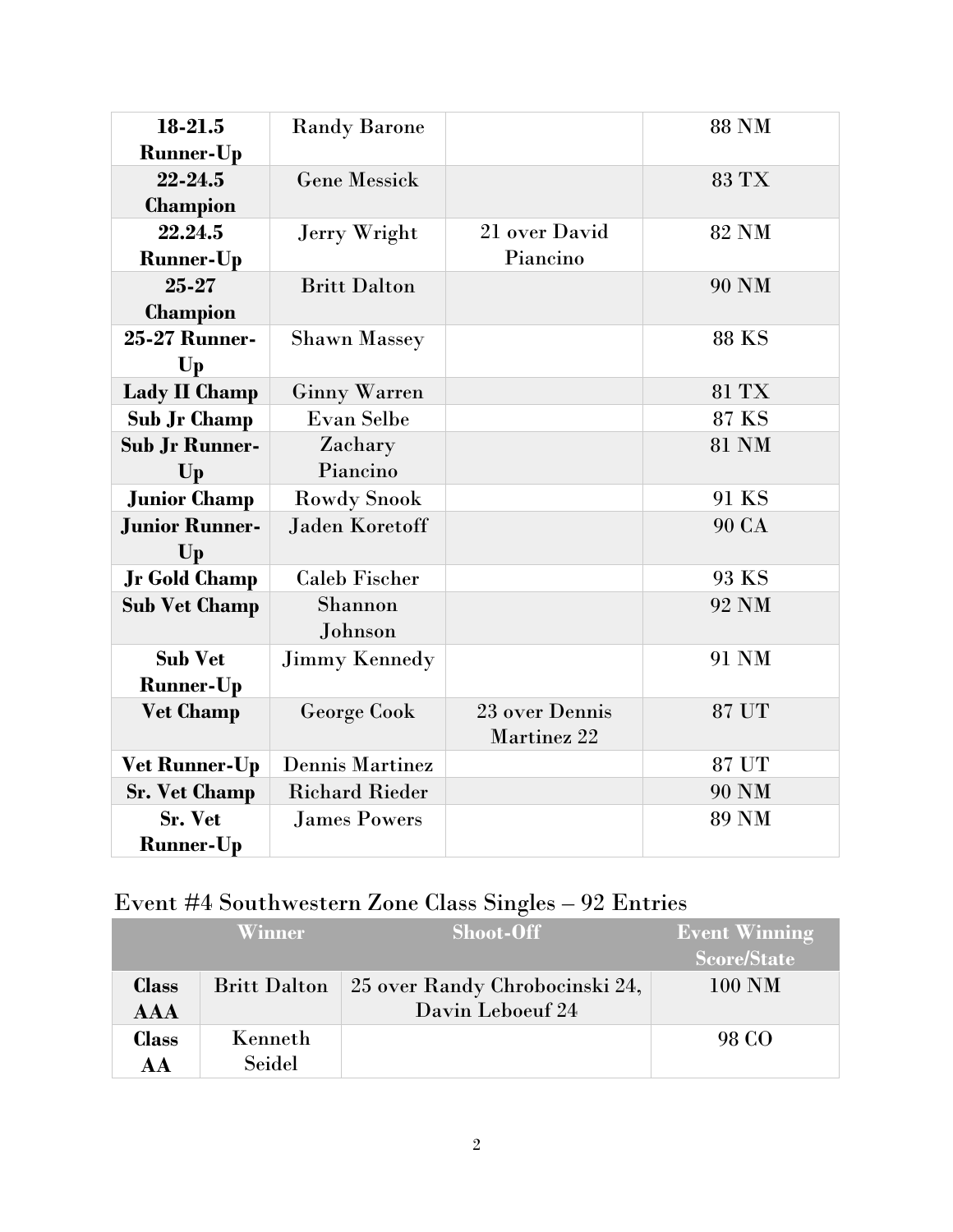| <b>Class A</b> | Rowdy            | 99 KS        |
|----------------|------------------|--------------|
|                | Snook            |              |
| <b>Class B</b> | Michael          | 99 CO        |
|                | <b>Stevens</b>   |              |
| Class C        | Jerry Wright     | <b>98 NM</b> |
| <b>Class D</b> | Ron              | 95 NM        |
|                | <b>Hieroymus</b> |              |

# Event #5 Southwestern Zone Preliminary Handicap – 85 Entries

|                 | Winner            | <b>Shoot-Off</b>          | <b>Event Winning</b> |
|-----------------|-------------------|---------------------------|----------------------|
|                 |                   |                           | <b>Score/State</b>   |
| <b>Champion</b> | Michael           |                           | 99 CO                |
|                 | <b>Stevens</b>    |                           |                      |
| 18-21.5         | Michaela          |                           | 97 NM                |
| <b>Champ</b>    | Lefevre           |                           |                      |
| $22 - 24.5$     | <b>Shawn Hale</b> | 23 over Kelly Watkins 19, | 95 CO                |
| <b>Champ</b>    |                   | <b>Gene Messick 20</b>    |                      |
| 25-27           | Dalton            | 25 over Randy             | 98 TX                |
| <b>Champ</b>    | <b>Jennings</b>   | Chrobocinski 24           |                      |

## Event #6 Southwestern Zone Class Doubles – 73 Entries

|                  | Winner                 | Shoot-Off     | <b>Event Winning</b> |
|------------------|------------------------|---------------|----------------------|
|                  |                        |               | <b>Score/State</b>   |
| <b>Class AAA</b> | <b>Dalton Jennings</b> |               | 99 TX                |
| <b>Class AA</b>  | <b>Rowdy Snook</b>     |               | 98 KS                |
| Class A          | David Pancino          | 47 over Joe   | 95 NM                |
|                  |                        | Whitehurst 43 |                      |
| Class B          | <b>Steve Bachechi</b>  |               | 92 CO                |
| <b>Class C</b>   | <b>Eddie Nichols</b>   | Over Ronald   | <b>92 NM</b>         |
|                  |                        | Penix forfeit |                      |
| <b>Class D</b>   | <b>Tyler Jensen</b>    |               | 91 NM                |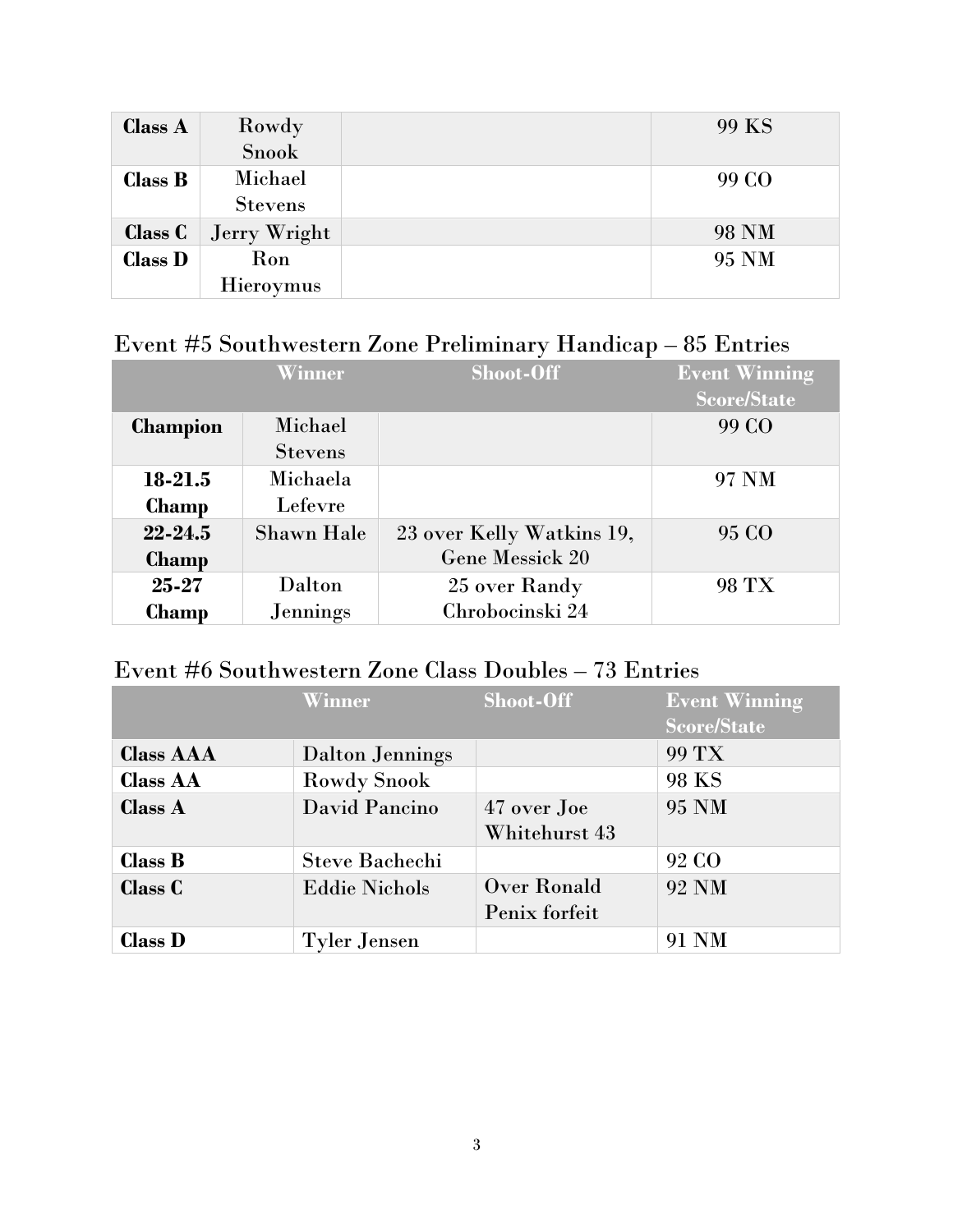|                    | Winner                 | Shoot-Off                              | <b>Event Winning</b> |
|--------------------|------------------------|----------------------------------------|----------------------|
|                    |                        |                                        | <b>Score/State</b>   |
| <b>Champion</b>    | <b>Jeff Renegar</b>    | $24,25,25$ over<br><b>Britt Dalton</b> | 200 TX               |
|                    |                        | 24, 25, 24, Carson                     |                      |
|                    |                        | Holt 23                                |                      |
| <b>Runner-up</b>   | <b>Britt Dalton</b>    |                                        | 200 NM               |
| <b>Class AAA</b>   | <b>Dalton Jennings</b> | 25 over Randy<br>Chrobocinski 24,      | 197 TX               |
|                    |                        | George Adamson<br>24                   |                      |
| <b>Class AA</b>    | <b>Camron Martinez</b> |                                        | 198 NM               |
| <b>Class A</b>     | <b>Rowdy Snook</b>     |                                        | 192 KS               |
| <b>Class B</b>     | <b>Steve Barnett</b>   |                                        | 199 OK               |
| Class C            | <b>John Dellis</b>     |                                        | 193 TX               |
| <b>Class D</b>     | <b>Scott Owen</b>      |                                        | 188 KS               |
| Lady I             | Janessa Beamen         |                                        | 196 CO               |
| Lady II            | <b>Ginny Warren</b>    |                                        | 183 TX               |
| <b>Junior Gold</b> | <b>Caleb Fischer</b>   |                                        | 188 KS               |
| <b>Junior</b>      | <b>Carson Holt</b>     |                                        | 200 NM               |
| <b>Sub Junior</b>  | <b>Riley Stevens</b>   |                                        | 196 CO               |
| <b>Sub Vet</b>     | <b>Allen Jones</b>     | Over William                           | 197 CO               |
|                    |                        | Sayles Forfeit                         |                      |
| <b>Vet</b>         | <b>Dudley Clark</b>    |                                        | 193 NM               |
| Sr. Vet            | <b>Kenneth Seidel</b>  |                                        | 198 CO               |

Event #7 Southwestern Zone Singles Championship – 111 Entries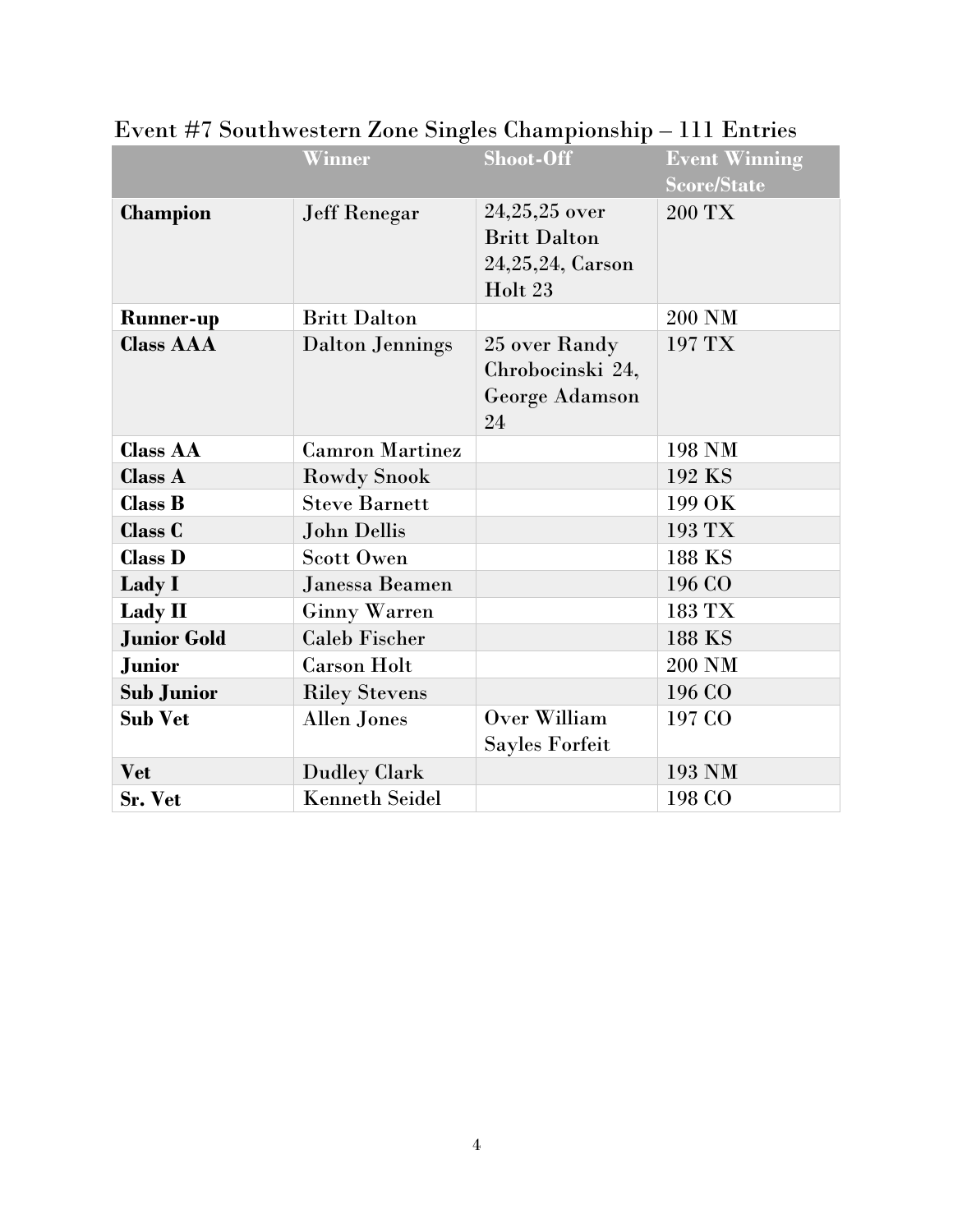|                    | Winner                       | Shoot-Off                           | <b>Event Winning</b><br><b>Score/State</b> |
|--------------------|------------------------------|-------------------------------------|--------------------------------------------|
| <b>Champion</b>    | <b>James Powers</b>          | <b>Flip over Cory</b><br>Dalton     | <b>98 NM</b>                               |
| <b>Runner-up</b>   | <b>Cory Dalton</b>           |                                     | 98 NM                                      |
| <b>Class AAA</b>   | <b>Kevin Keiner</b>          | <b>Over Britt Dalton</b><br>forfeit | 95 NM                                      |
| <b>Class AA</b>    | Davin Leboeuf                |                                     | 97 NM                                      |
| Class A            | David Petrouske              |                                     | 95 CO                                      |
| <b>Class B</b>     | <b>Jimmy Kennedy</b>         |                                     | 95 NM                                      |
| Class C            | <b>Camron Martinez</b>       |                                     | 92 NM                                      |
| <b>Class D</b>     | Michael<br><b>Viramontes</b> |                                     | 92 TX                                      |
| Lady I             | Brianna Huff                 |                                     | 97 CO                                      |
| Lady II            | <b>Ginny Warren</b>          |                                     | 85 TX                                      |
| <b>Junior Gold</b> | <b>Caleb Fischer</b>         |                                     | 96 KS                                      |
| <b>Junior</b>      | <b>Jace Dellis</b>           |                                     | 95 TX                                      |
| <b>Sub Junior</b>  | <b>Riley Stevens</b>         |                                     | 96 CO                                      |
| <b>Sub Vet</b>     | Dale                         |                                     | 97 NM                                      |
|                    | Rechtenbach                  |                                     |                                            |
| <b>Vet</b>         | <b>George Cook</b>           |                                     | 92 UT                                      |
| Sr. Vet            | Larry Brown                  |                                     | 93 CO                                      |

### Event #8 Southwestern Zone Doubles Championship – 85 Entries

# Event #9 Southwestern Zone Handicap Championship – 105 Entries

|                  | Winner                 | Shoot-Off      | <b>Event Winning</b> |
|------------------|------------------------|----------------|----------------------|
|                  |                        |                | <b>Score/State</b>   |
| <b>Champion</b>  | <b>Britt Dalton</b>    | 24 over Dalton | 99 NM                |
|                  |                        | Jennings 23    |                      |
| <b>Runner-up</b> | <b>Dalton Jennings</b> |                | 99 TX                |
| <b>Third</b>     | <b>Shawn Massey</b>    | 24 over Mike   | 97 KS                |
|                  |                        | Herman 22      |                      |
| Fourth           | Mike Herman            |                | 97 CO                |
| Fifth            | Randy                  |                | <b>96 NM</b>         |
|                  | Chrobocinski           |                |                      |
| <b>Sixth</b>     | David Osborn           |                | 95 KS                |
| <b>Lady</b> I    | Janessa Beamen         |                | 95 CO                |